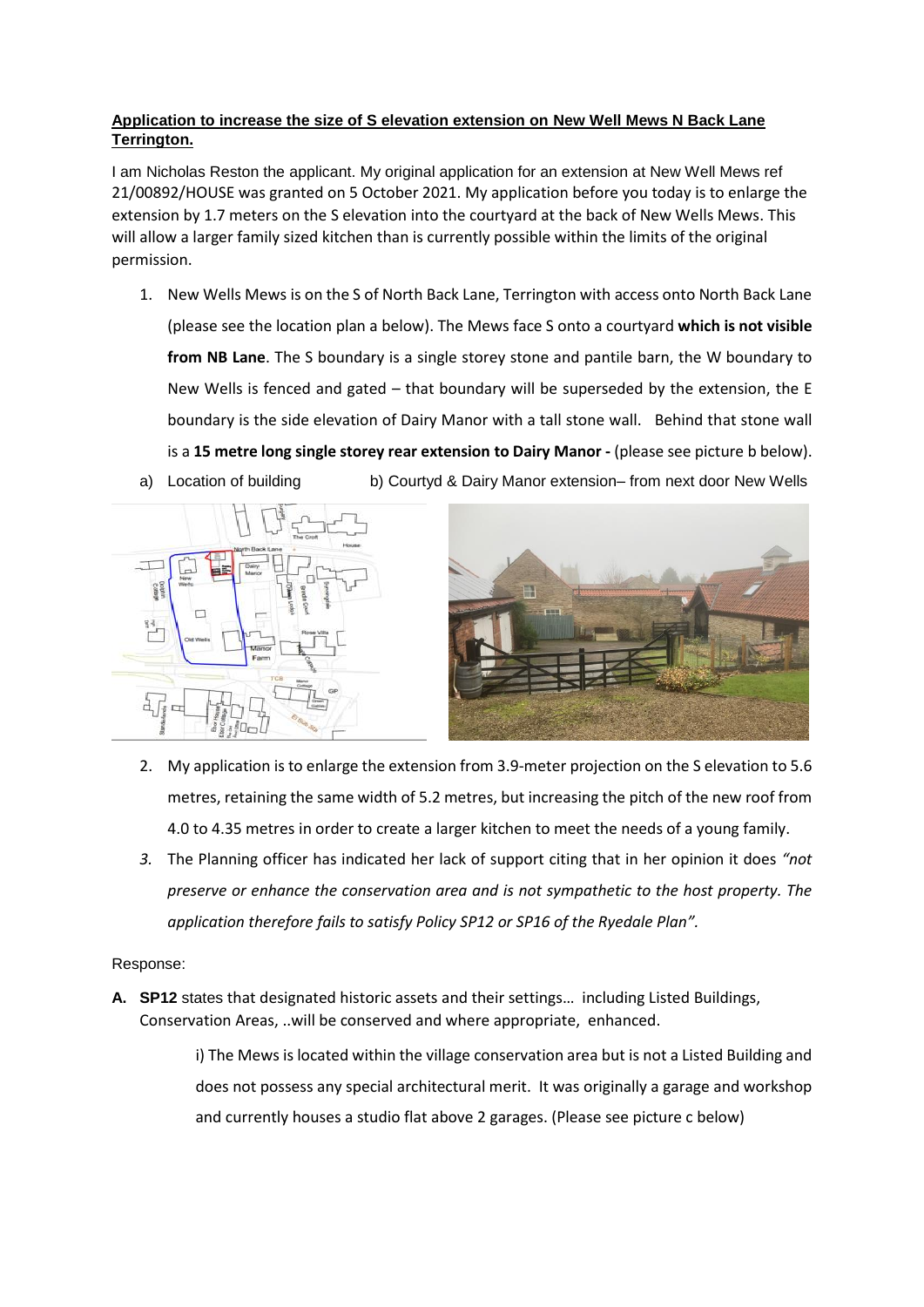## c ) View of building from N B Lane



The S courtyard is set at a lower level than the New Wells driveway and behind the host building. It has minimal impact on NB lane.

d) View of S courtyard from N Back Lane



Permission has been granted for an extension projecting 3.9 meters into the courtyard – the proposed extension has the same width as approved (5.2 metres) and the same eaves height (2.6 metres), although the ridge height is increased by 350 mm from 4.0 metres to 4.35 metres to accommodate a steeper pitch and the extension would project into the courtyard by a further 1.7 meters. The extension is to be built in materials which match those of the original building – matching red brickwork and clay pantiles with timber windows and doors. Given that permission has already been granted for the slightly smaller extension how such a **marginally** larger dimensioned would fail to meet the criteria required by SP12 is difficult to determine. The slightly larger W boundary wall would provide additional privacy to the adjacent property enhancing the setting of both dwellings within the conservation area an issue which the owner of New Wells has raised in a letter of support for the larger extension.

**B. SP16** states, *inter alia*, that extensions and alterations to existing buildings will be appropriate and sympathetic to the character and appearance of the host building in terms of scale, form, and use of materials. It adds that so as to reinforce local distinctiveness, the location, siting, form, layout, scale and detailed design of new development should respect the context provided by its surroundings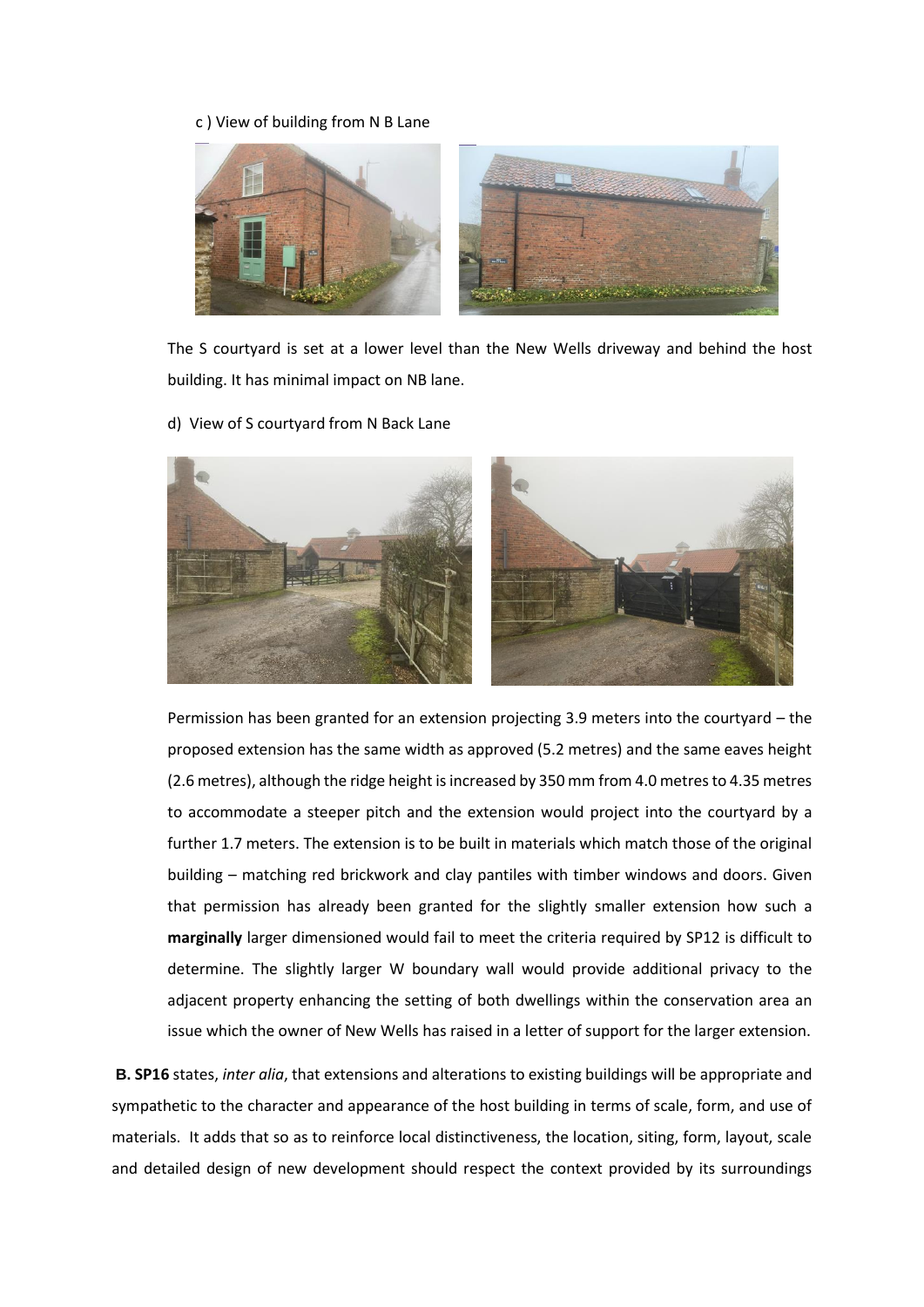including: the grain of the settlements, influenced by street blocks, plot sizes, the orientation of buildings, boundaries, spaces between buildings and the density, size and scale of buildings.

The three principal issues in the consideration of the proposals are:-

- i) impact of the development on the character and appearance of the host building; the proposed larger extension to The Mews is of appropriate scale to the host building. While the length of the proposed extension of 5.6 metres compares with the 4.8 metre length of the remaining courtyard elevation of the original building, this is more than compensated for by the fact that the extension is narrower than the original building  $-$ 5.2 metres as opposed to 5.8 metres, and that the ridge is lower – 4.35 metres as opposed to 5.0 metres. The volume of the proposed extension is also substantially less than the volume of the original building. So the scale is not detrimental to the host building;
- ii) impact on the character of the area: extensions traditionally come in all shapes and sizes in Terrington ( see plan e below) this highlights a number of L or T -shaped buildings in the vicinity of the Mews at least 4 on NB Lane itself - some with pronounced elongated rear extensions relative to the host property.

e) plan central conservation area Including NB Lane and Main St- extensions highlighted



In particular the property immediately next door to the east - Dairy Manor -has a long single storey rear extension running along the common boundary. Brindle Court, an extended L-shaped property of two storeys, to which the approval to 09/00102/FUL partly applies. Owlers Lodge which has been extended southwards in two storey form at some stage in the past. Estate Cottage on North Back Lane, to the west of New Wells Mews, has a single storey rear extension with a similar degree of projection to that proposed. Also in the centre of the Conservation area on the main street, three properties are of note – Rose Villa with a substantial rear extension in an inverted T-shape, High Dene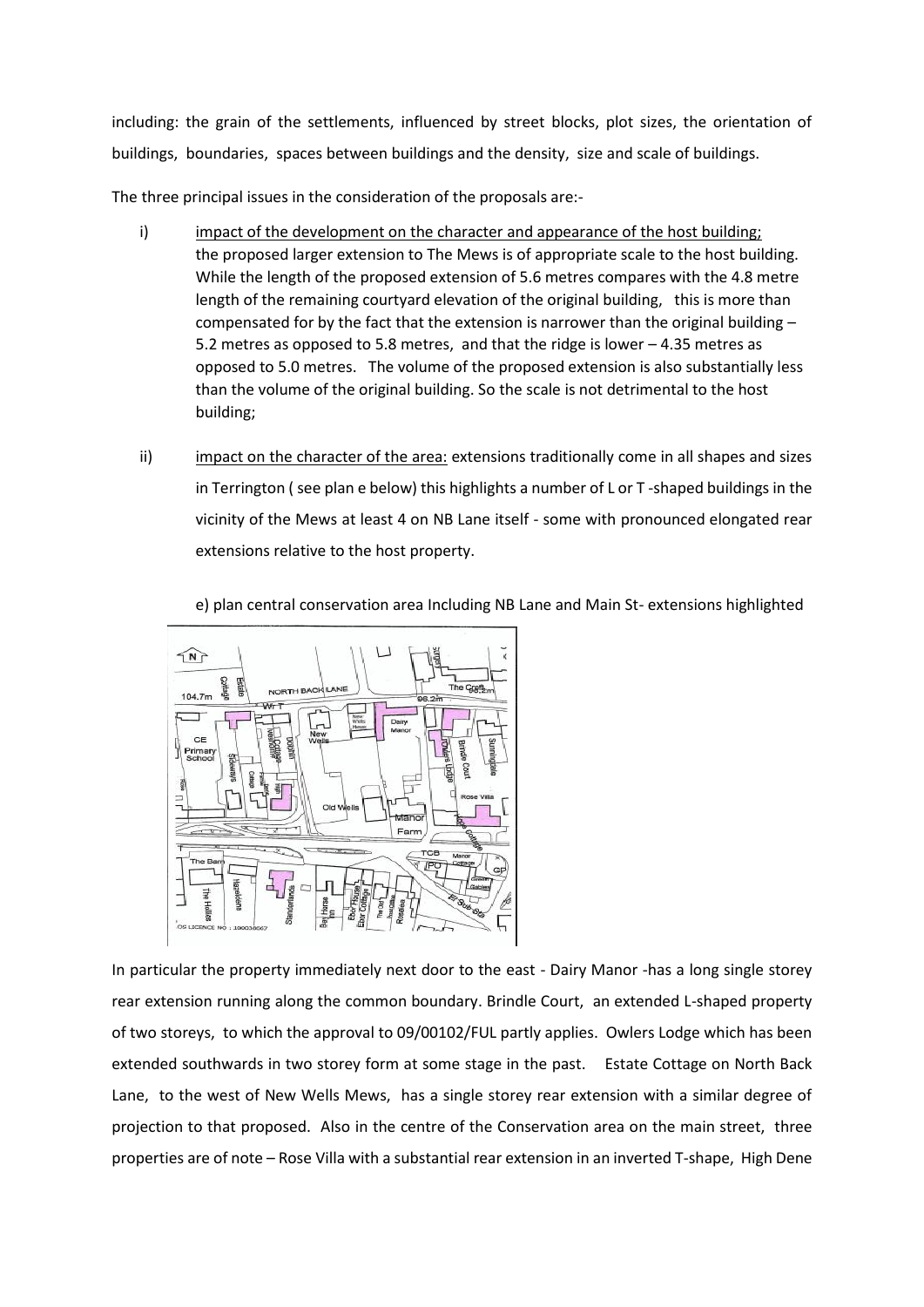to the west of Old Wells, which has a single storey rear extension formed out of former garages, and Standerlands, on the south side of the main street, which has a substantial rear extension in a Tshape, partly following approval to Application 08/01022/FUL. These neighbouring properties within a short radius of New Wells Mews define the character and grain of the area. It is against this prevailing context of the immediate area that the L-shaped form of extension at The Mews is promoted, with which it is entirely in character.

iii) residential amenity In having approved the original extension (application 21/00892/HOUSE) the LPA determined that no harm to the residential amenity of adjoining properties would result, namely New Wells and Dairy Manor. The proposed longer extension also has a blank elevation facing towards New Wells, the additional length of which would only serve to further preserve the privacy between the 2 properties. The eastern elevation of the extension faces the blank stone wall on the boundary with Dairy Manor - the extended length and wider patio doors would have no greater impact in this direction than the approved scheme. The south elevation has a window to the kitchen facing the non-residential outbuilding which is part of Old Wells and there are therefore no amenity considerations in that direction. The only other material change is the 0.35 metre increase in the height of the roof which will not be overbearing in relation to the neighbouring properties, nor would it cause any additional overshadowing.

## CONCLUSION

The proposed enlarged single storey extension is in keeping with the character and scale of the host building. The extension is narrower and of lower height than the original building and is easily distinguishable from it. The volume of the extension is substantially less than the volume of the existing building.

The form and scale of the extension is compatible with the character of the area and the existing pattern of development, which is defined by there being several examples of elongated extensions to buildings. There would be no adverse impact on residential amenity.

The proposals are therefore consistent with the relevant policies of the Ryedale Plan – Local Plan Strategy and the NPPF with regard to preserving the character and appearance of the original building and respecting the grain of the settlement. There would therefore be no harm to the character and appearance of the Terrington Conservation Area or to residential amenity.